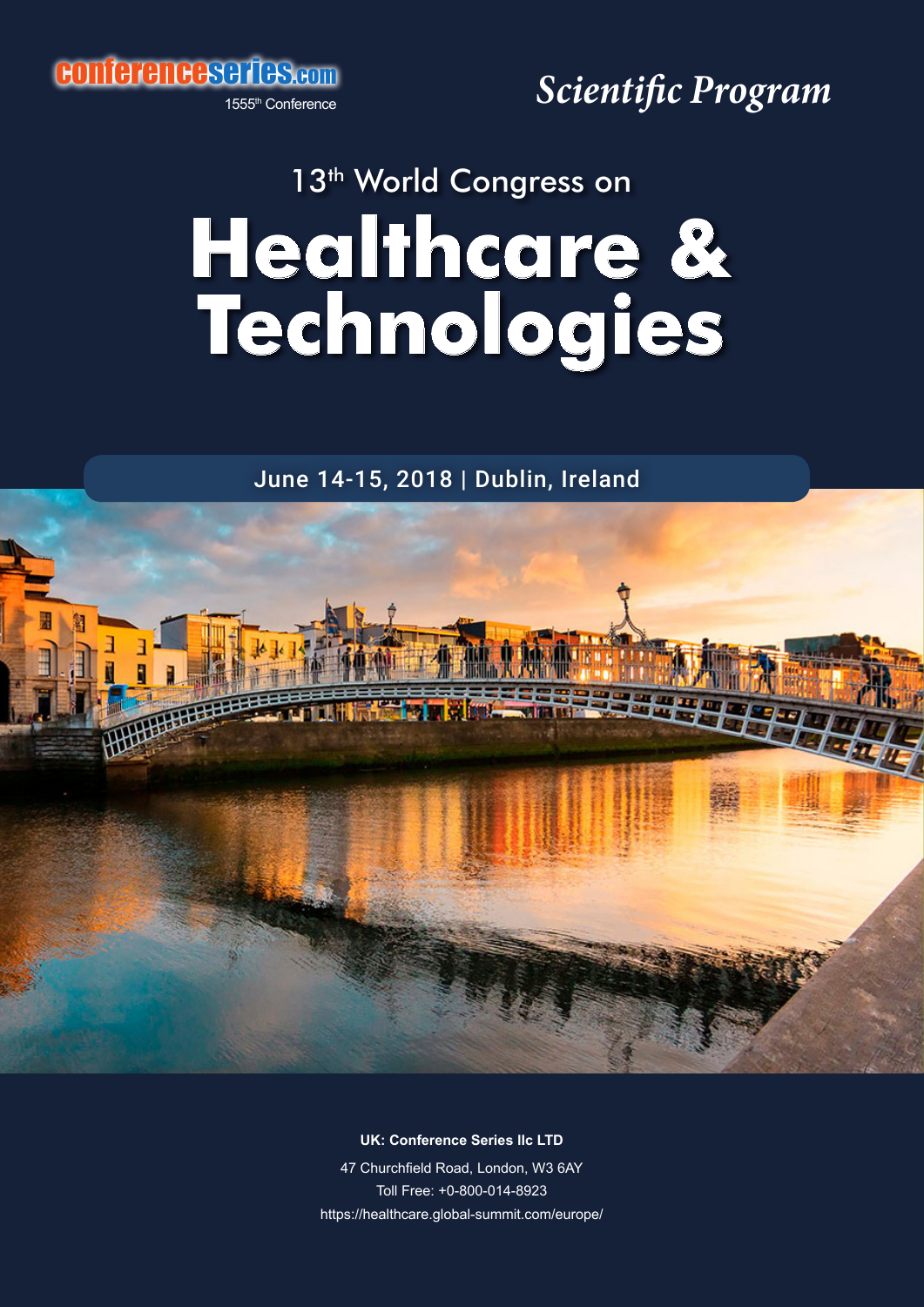## **08:30-09:00 Registrations Day 1 June 14, 2018 Keynote Forum Introduction 09:30-10:15 Title: From an idea to a healthcare product-A new device for treating pressure ulcers Anthony R Mawson** | Jackson State University | USA **10:15-11:00 Title: Construction recycling an efficient technology for healthcare Corneliu Bob** | Politehnica University of Timisoara | Romania **Group Photo Refreshment Break: 11:00-11:20 @ Foyer Workshop 11:20-12:20 Title: Living Lab: The co-creation technique Grahame Smith & Bibha Simkhada|**Liverpool John Moores University | United Kingdom **Sessions: Healthcare and Innovation| Healthcare & Technology | Healthcare and Public Health | Healthcare and Mental Health | Healthcare Information Technology Session Chair: Anthony R. Mawson,** Jackson State University, USA **Session Co-Chair: Corneliu Bob,** Politehnica University of Timisoara, Romania **Session Introduction 12:20-12:50 Title: E-learning in healthcare settings in Saudi Arabia Baneen Alhmoud |** Swansea University | United Kingdom **12:50-13:20 literature Title: The use of advanced medical technologies at home: A systematic review of the Ingrid ten Haken |** Saxion University of Applied Sciences | Netherland  **Lunch Break 13:20-14:00 @ Peacock Restaurant 14:00-14:30 Title: A conceptual design of sustainable hospital in NEOM Dhaifallah Muways Alotaibi |** University of Exeter | United Kingdom **14:30-15:00 clinical particle beams Title: Ionization dosimetry principles for conventional and laser-driven Florea Scarlat |** National Institute for Laser, Plasma and Radiation Physics | Romania **15:00-15:30 Title: Personality factors and self-perceived health in Chilean elderly population Pedro Olivares Tirado|** Superintendencia de Salud | Chile **Refreshment Break 15:30-15:50 @ Foyer 15:50-16:20 Title: Smart wireless wide area networks for mobile health care with high security Chun-Liang Lin |** National Chung Hsing University | Taiwan **16:20-16:50 establish a holistic, multidisciplinary model of support to all childbearing women Title: Antenatal care and education: Addressing common biopsychosocial morbidities to Melissa Buultjens |** La Trobe University | Australia **16:50-17:20 inventory Title: Efficiency of defensive functioning scale: Correlation to beck's depression**  conferenceseries.com **09:00-09:30 Opening Ceremony Meeting Room @ Beech Suite**

**Kayo Shichiri |** Niigata University | Japan